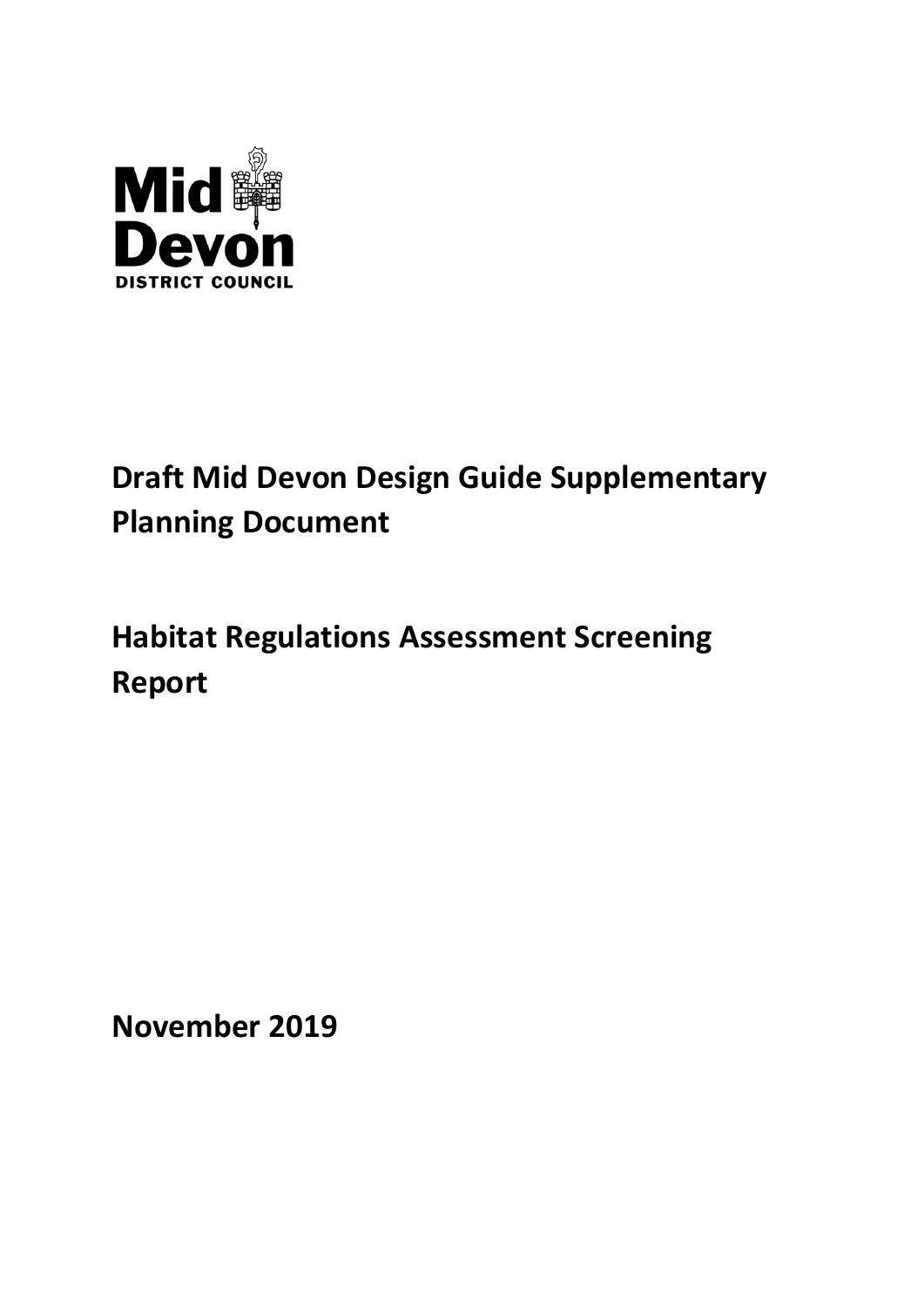### 1.0 Mid Devon Design Guide

#### Purpose, scope and content

- 1.1 Mid Devon District Council has used consultants, DHUD Ltd in conjunction with Hilton Barnfield Architects and Hyas Associates Ltd, to help prepare a Design Guide for Mid Devon District. This is currently in a Draft form, intended for public consultation.
- 1.2 The purpose of the Mid Devon Design Guide is provide detailed guidance on urban, village and rural design in Mid Devon that can be used to help improve the design of development proposals submitted to the Council for determination and inform the decisions made on these.
- 1.3 The Mid Devon Design Guide has been prepared with regard to character and local distinctiveness of the district, including its landscape and settlements, and also taking into consideration health, climate change and sustainability.
- 1.4 The Mid Devon Design Guide comprises four volumes: Procedural; Settlement and Landscape; Compendium of District Design; and, Special Topic Sheets. It also includes at Pocket Toolkit.
- 1.5 The Mid Devon Design Guide includes eleven core principles:
	- CP1 Supporting, through design, Mid Devon District Council's and Devon County Council's commitment to creating a carbon zero district and county by 2030;
	- CP2 Identifying and facilitating local distinctiveness;
	- CP3 Representing in design, the unique landscape and settlement form of Mid Devon and the interaction between the two;
	- CP4 Providing a variety of non-prescriptive guidance usable in a range of ways;
	- CP5 Facilitating and maintaining design conversation which remains focussed on, and is proportionate to relevant issues;
	- CP6 Enabling continuity of approach and decision making;
	- CP7 Labour saving (providing a rich source of contextual information and other analysis);
	- CP8 Bringing political awareness of distinctiveness and the tools available to uphold high quality design;
	- CP9 Enabling a comprehensive design consideration through context appreciation;
	- CP10 Enabling better, more evidenced, policy compliance;
	- CP11 Enabling the preparation of evidenced Design and Access statements which demonstrate how planning proposals contribute positively to landscape and settlement distinctiveness by using the framework the Guide provides.

#### Relationship with the National Planning Policy and the National Design Guide

1.6 The National Planning Policy Framework (2019) paragraph 124 makes clear "the creation of high quality buildings and places is fundamental to what the planning and development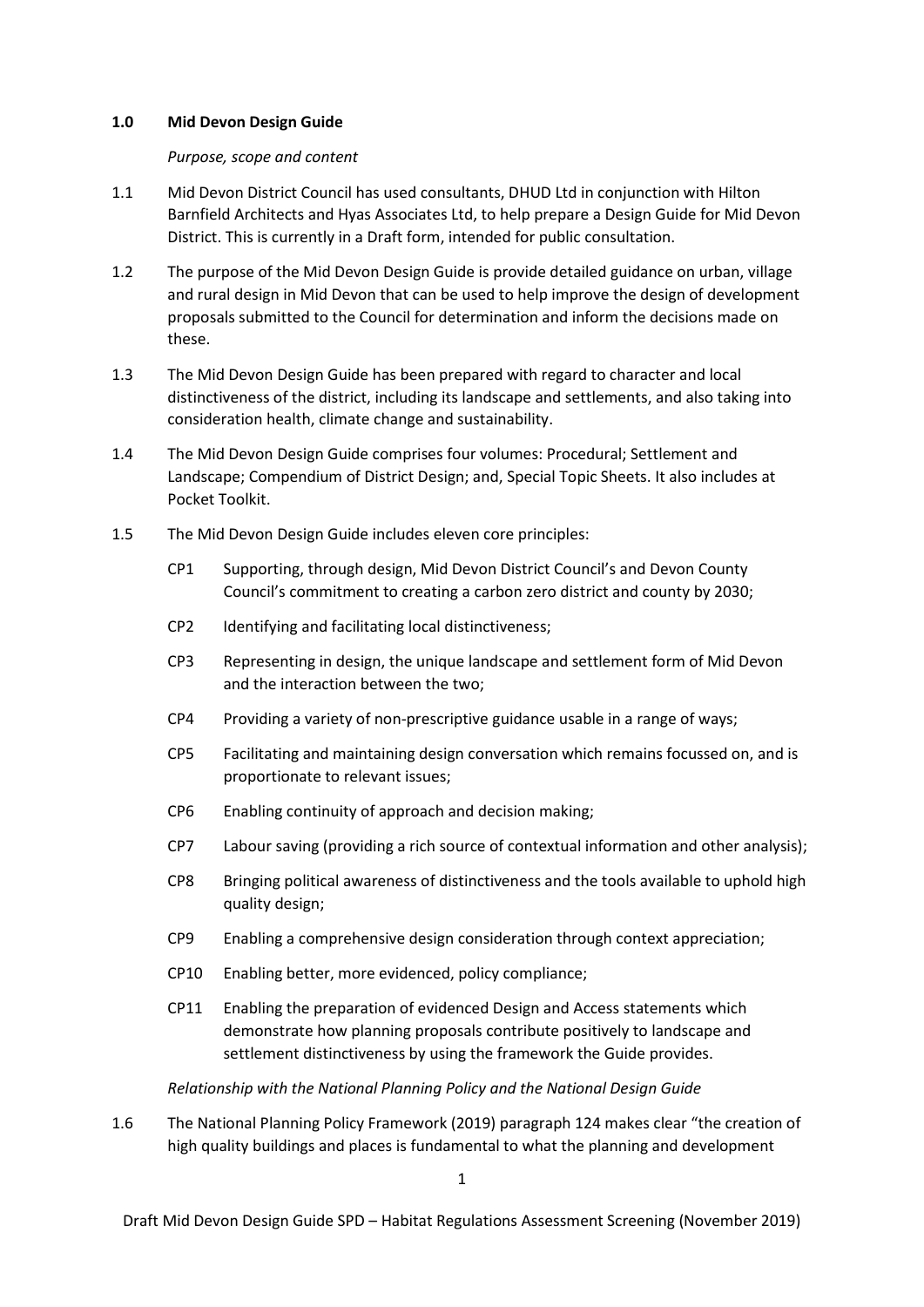process should achieve. Good design is a key aspect of sustainable development, creates better places in which to live and work and helps male development more acceptable to communities. Being clear about design expectations, and how these will be tested, is essential for achieving this". Paragraph 126 adds "To provide maximum clarity about design expectations at an early stage, plans or supplementary planning documents should use visual tools such as design guides and codes. These provide a framework for creating distinctive places, with a consistent and high quality standard of design." The Mid Devon Design Guide is consistent with the National Planning Policy Framework.

1.7 The Government published the National Design Guide in October 2019. This provides a common overarching framework for design based on ten characteristics reflecting the Government's priorities for design. It also highlights the importance of local Design Guides in setting out and understanding the local context and analysis of local character and identity. The Mid Devon Design Guide compliments the National Design Guide by doing this.

# Relationship with the Mid Devon Local Plan

- 1.8 The Council is preparing a new local plan for Mid Devon. The Mid Devon Local Plan Review 2013-2033 ("Local Plan Review") is at an advanced stage in its preparation. It is currently being examined by an Inspector appointed by the Planning Inspectorate and is currently subject to a main modifications stage. It is anticipated it will be adopted in the spring 2020. Once adopted the Local Plan Review will replace the current Mid Devon Local Plan, which includes:
	- Core Strategy (adopted 2007)
	- Allocations and Infrastructure Development Plan Document (adopted 2010)
	- Development Management Policies (adopted 2013)
- 1.9 The Local Plan Review Policy DM1 High Quality Design will provide the policy baseline for the more detailed guidance included in the Mid Devon Design Guide:

# Policy DM1

# High Quality Design

Designs of new development must be of high quality, based upon and demonstrating the following principles:

- a. Clear understanding of the characteristics of the site, is wider context and the surrounding area;
- b. Efficient and effective use of the site, having regard to criterion (a);
- c. Positive contribution to local character including any heritage or biodiversity assets and the setting of heritage assets;
- d. Creation of safe and accessible places that also encourage and enable sustainable modes of travel such as walking and cycling;
- e. Visually attractive places that are well integrated with surrounding buildings, streets, landscapes and do not have an unacceptably adverse effect on the privacy and amenity of the proposed or neighbouring uses, taking account of:
	- i. Architecture
	- ii. Siting, layout, scale and massing
	- iii. Orientation and fenestration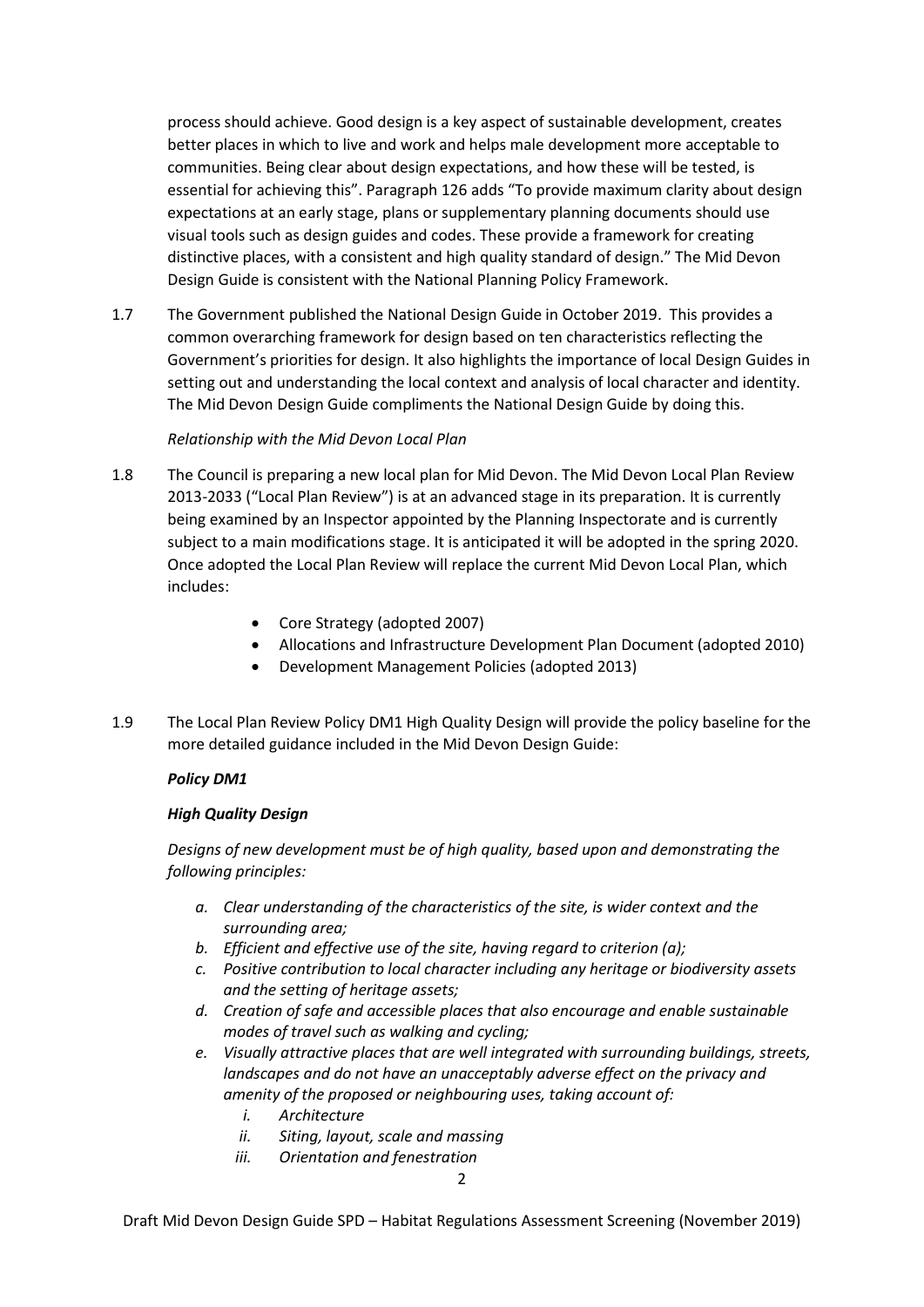- iv. Materials, landscaping and green infrastructure
- f. Appropriate drainage including sustainable drainage systems (SUDS), including arrangements for future maintenance, and connection of foul drainage to a mains sewer where available.
- 1.10 At the time of preparing the Mid Devon Design Guide, the Council has followed post examination hearings advice from the Planning Inspector and has proposed a Main Modification to Policy DM1. These include the addition of three further criteria to Policy DM1 as follows:
	- g) Adequate levels of daylight, sunlight and privacy to private amenity spaces and principal windows;
	- h) Suitably sized rooms and overall floorspace which allows for adequate storage and movement within the building together as set out in the Nationally Described Space Standard with external spaces for recycling, refuse and cycle storage; and
	- i) On sites of 10 houses of more the provision of 20% of dwellings built to Level 2 of Building Regulations Part M 'access to and use of dwellings'.
- 1.11 The Mid Devon Local Plan Review (2013 2033) has been subject to a Sustainability Appraisal (SA) , which has incorporated a Strategic Environmental Assessment (SEA). The Local Plan Review has also been subject to a Habitat Regulations Assessment.

Status of the Mid Devon Design Guide SPD

1.12 The Mid Devon Design Guide will be adopted by the Council as a Supplementary Planning Document (SPD). The SPD will not be part of the development plan and does not introduce new planning policies into the development plan. However, it will be capable of being a material consideration in determining planning applications.

# 2.0 Habitat Regulations Assessment

### Habitat Regulations Assessment

2.1 A Habitat Regulations Assessment (HRA) refers to the several distinct stages of Assessment. These must be undertaken in accordance with the Conservation of Habitats and Species Regulations 2017 (as amended) and the Conservation of Offshore Marine Habitats and Species Regulations 2017 (as amended) to determine whether a plan or project may affect the protected features of a European site ('habitats site') identified under these regulations before deciding whether to undertake, permit or authorise it.

### Screening

2.2 All plans and projects which are not directly connected with, or necessary for, the conservation management of a habitat site, require consideration of whether the plan or project is likely to have significant effects on that site. This consideration is typically referred to as the 'Habitats Regulations Assessment screening' and should take into account the potential effects both of the plan/project itself and in combination with other plans or projects.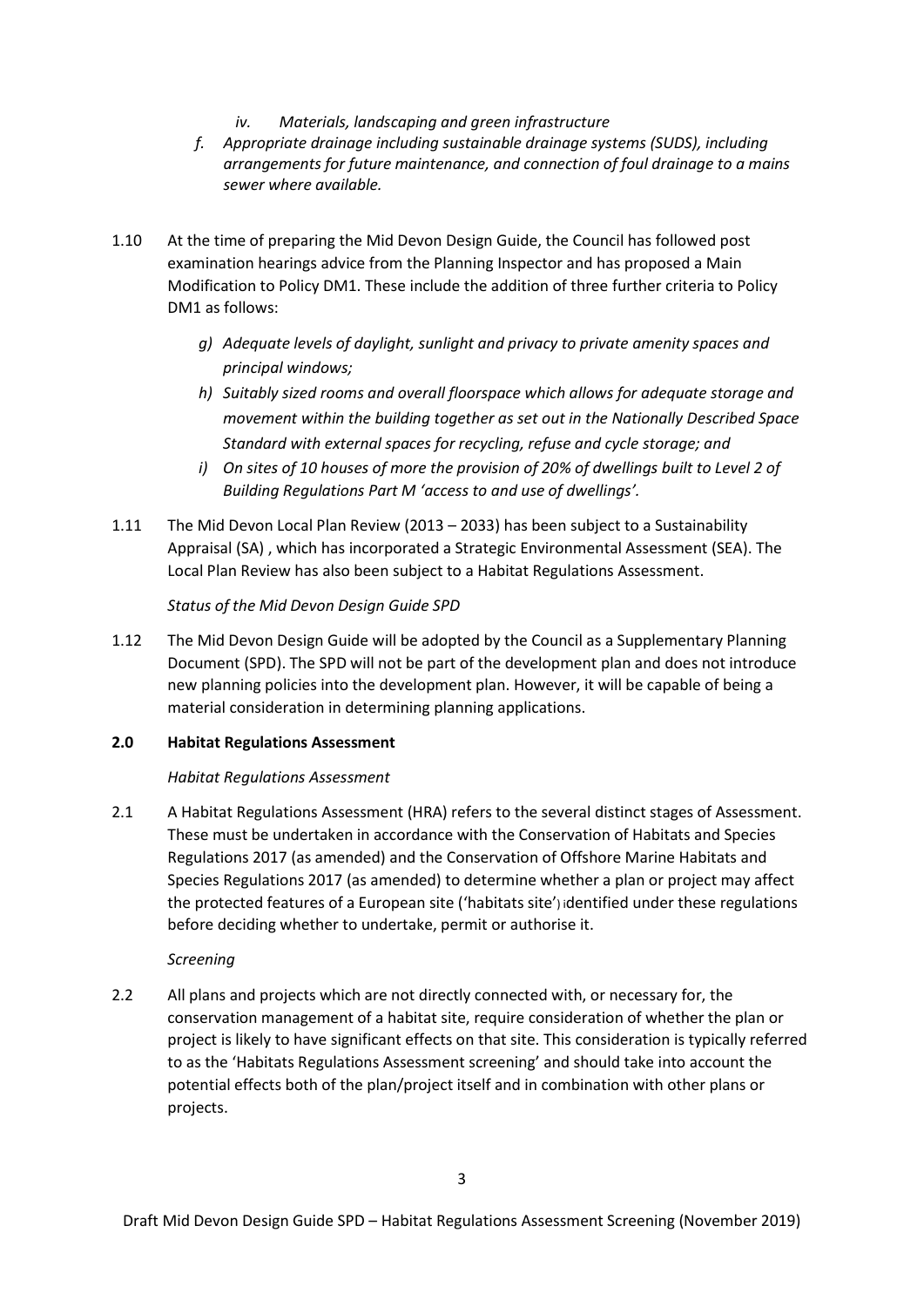- 2.3 Where the potential for likely significant effects cannot be excluded, an appropriate assessment of the implications of the plan or project for that site, in view the site's conservation objectives must be undertaken. A plan or project may be agreed to only after having ruled out adverse effects on the integrity of the habitats site. Where an adverse effect on the site's integrity cannot be ruled out, and where there are no alternative solutions, the plan or project can only proceed if there are imperative reasons of over-riding public interest and if the necessary compensatory measures can be secured.
- 2.4 In April 2018, the Court of Justice of the European Union delivered its judgement in Case C-323/17 People Over Wind & Peter Sweetman v Coillte Teoranta ('People over Wind'). The judgment clarified that making screening decisions as part of the HRA and for the purposes of deciding whether an appropriate assessment is require, mitigation measures cannot be taken into account. Mitigation measures intended to avoid or reduce the harmful effects of a plan or project can only be taken into account at the appropriate assessment stage.
- 2.5 The Mid Devon Design Guide SPD has been 'screened' for the purpose of Habitat Regulations Assessment (HRA) to assess whether it may affect the protected features of a 'habitats site' identified under the Conservation of Habitats and Species Regulations 2017 as amended and the Conservation of Offshore Marine Habitats and Species Regulations 2017 (as amended).

# 3.0 Habitats site

- 3.1 A Habitats site refers to any site which would be included within the definition at regulation 8 of the Conservation of Habitats and Species Regulations 2017 for the purpose of those regulations, including candidate Special Areas of Conservation, Sites of Community Importance, Special Areas of Conservation, Special Protection Areas and any relevant Marine Sites.
- 3.2 There are no Habitats sites within Mid Devon although there are 11 such sites within 10km (Table 1), the closest being the Culm Grasslands SAC which lies immediately adjacent to the north western boundary of Mid Devon District.

| Table 1: Habitats Sites within 10km of Mid Devon District |                                 |                     |
|-----------------------------------------------------------|---------------------------------|---------------------|
| Special Areas of                                          | <b>Special Protection Areas</b> | <b>Ramsar Sites</b> |
| Conservation (SACs)                                       | (SPAs)                          |                     |
| East Devon Pebblebed                                      | Exe Estuary<br>$\bullet$        | Exe Estuary         |
| <b>Heaths</b>                                             | East Devon Heaths<br>$\bullet$  |                     |
| Culm Grasslands                                           |                                 |                     |
| South Dartmoor Woods                                      |                                 |                     |
| Holme Moor and Clean                                      |                                 |                     |
| Moore                                                     |                                 |                     |
| Dartmoor                                                  |                                 |                     |
| <b>Exmoor Heaths</b>                                      |                                 |                     |
| Quants                                                    |                                 |                     |
| <b>Exmoor and Quantock</b>                                |                                 |                     |
| Oakwoods                                                  |                                 |                     |
|                                                           |                                 |                     |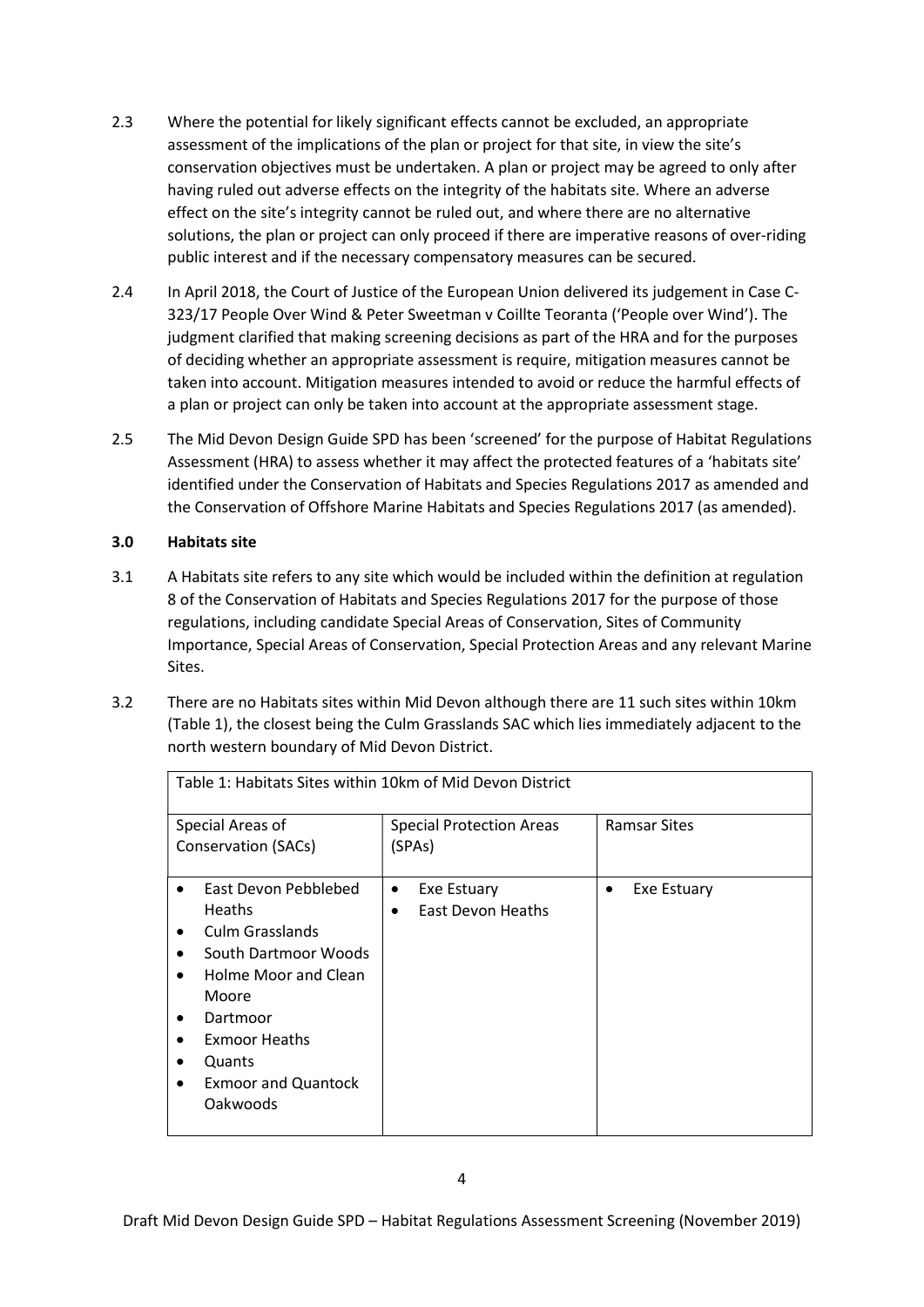#### Potential Impacts on Habitats Site

- 3.3 There are a number of categories that can affect Habitats Sites which include:
	- Physical Loss
	- Physical Damage
	- Non-physical disturbance
	- Water table/availability
	- Toxic contamination
	- Non-toxic contamination
	- Biological disturbance

#### 4.0 Mid Devon Local Plan Review 2013 – 2033 HRA

- 4.1 As the competent authority under The Conservation of Habitats and Species Regulations (2010) (now 2017 as amended) Mid Devon District Council has been required to assess its Local Plan Review 2013-2033 as part of the HRA process.
- 4.2 A full HRA Report for the Mid Devon Local Plan Review 2013-2033 was undertaken March 2015 and related to the Publication Draft version of the Local Plan Review. This concluded that adverse effects on the integrity of European sites (referred to in this report as Habitats sites) around Mid Devon from policy and site options in the new Local Plan, either alone or in combination with other plans, will not occur.
- 4.3 Two HRA Addenda were prepared in 2016. The first (dated August 2016) was prepared in order to update the findings of the March 2015 HRA Report in light of changes to the supply of housing and employment land that were made in the Submission version of the Local Plan Review. The HRA Addendum screened the changes to policies in the Local Plan Review and concluded that, for each change, the screening conclusions of the March 2015 HRA Report would have been the same and the same Appropriate Assessment work would therefore have been undertaken. The second HRA Addendum (December 2016) presented Appropriate Assessment work that was undertaken in relation to potential air pollution impacts on the Culm Grasslands SAC that could result from development at Junction 27 and the associated additional housing required.
- 4.4 A third HRA addendum was prepared in October 2019 which presented an assessment of the proposed Main Modifications raised by the Planning Inspector appointed by the Secretary of State to undertake the independent examination of the Mid Devon Local Plan Review (2013- 2033). This concluded that the HRA for the Mid Devon Local Plan Review remain that the Local Plan Review (taking into account the Proposed Main Modifications) is not likely to have adverse effects on the integrity of European sites (referred to in this report as Habitats sites), either alone or in-combination with other plans or projects. These proposed Main Modifications include the proposed Main Modification to Mid Devon Local Plan Review Policy DM1 High Quality Design. The third HRA addendum has found that the proposed Main Modification to Policy DM1 does not change the HRA findings previously reported.